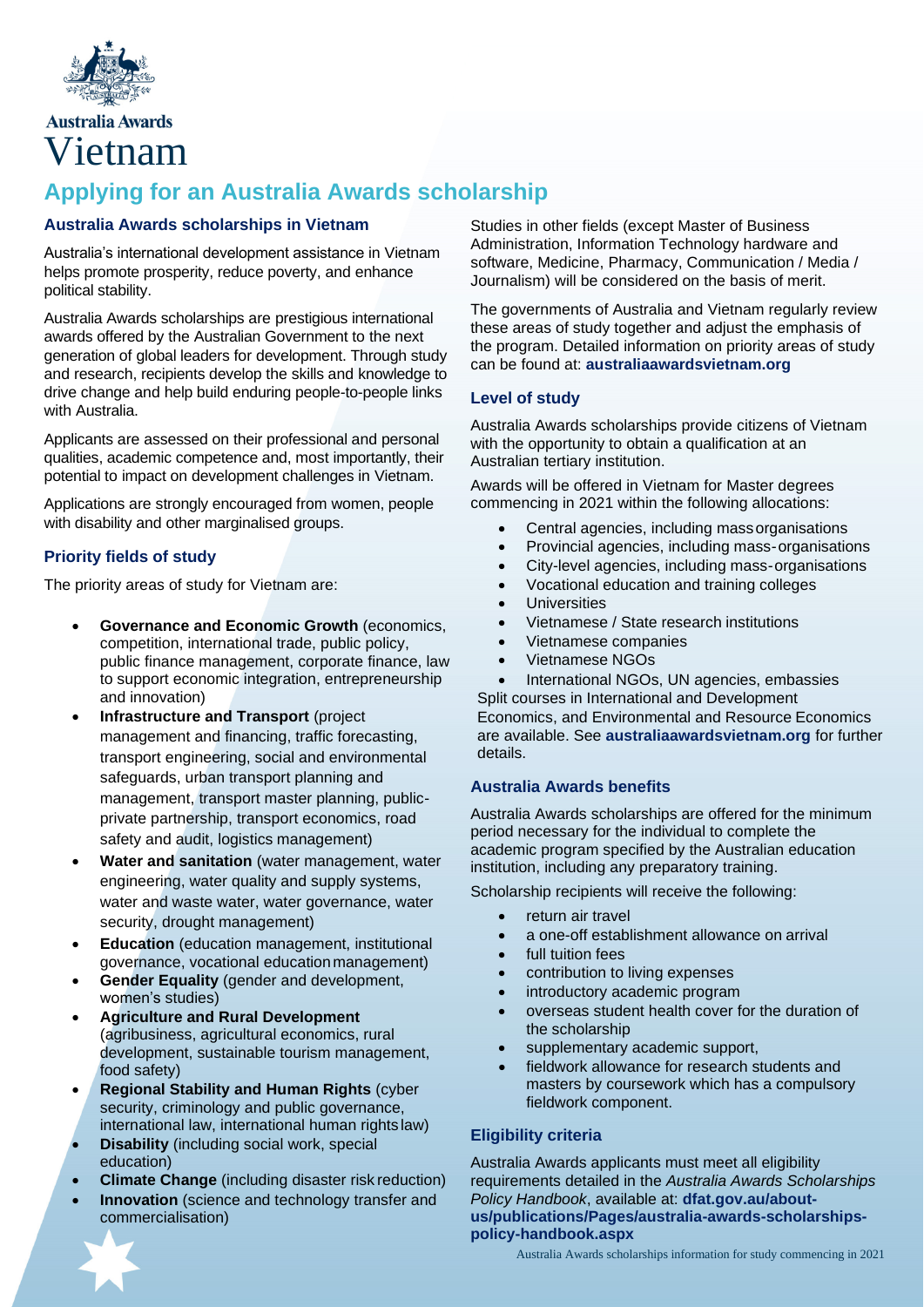### **English language proficiency**

An applicant must have achieved an IELTS (Academic) score of 6.5 or higher (with no individual band score of less than 6.0) or an equivalent TOEFL or PTE score before receiving a final unconditional offer of scholarship.

## **Country-specific conditions**

In addition to the eligibility requirements, candidates from Vietnam must also meet the following conditions:

- have completed a formal undergraduate degree
- have at least 24-month full-time relevant work experience in Vietnam as at 30 June 2020 (except disadvantaged applicants – see description below)
- not apply for a second Master degree.

Applicants must also meet the following country specific conditions (please refer to **australiaawardsvietnam.org** for full details).

| Group                                                                                                                                                    | <b>GPA</b> | <b>IELTS</b>                                                                          |
|----------------------------------------------------------------------------------------------------------------------------------------------------------|------------|---------------------------------------------------------------------------------------|
| Provincial agencies (except<br>Hanoi, HCM City, Hai Phong,<br>Danang, Hue, Can Tho)                                                                      | 6.5        | No IELTS requirement at<br>application<br>IELTS 4.5 (no sub-band<br>below $4.0$ )     |
| Central agencies<br>City-level agencies in<br>Hanoi, HCM City, Hai<br>Phong, Danang, Hue and<br>Can Tho<br>Vocational education and<br>training colleges | 7.0        | Submit IELTS certificate<br>at application<br>IELTS 5.0 (no sub-band<br>below 4.5)    |
| Provincially based<br>universities<br>Research institutions<br>Vietnamese NGOs<br>Vietnamese companies                                                   | 7.0        | Submit IELTS certificate<br>at application<br>IELTS 5.5 (no sub-band<br>below $5.0$ ) |
| Universities (Hanoi, HCM<br>City, Hai Phong, Danang,<br>Hue, Can Tho)<br>International NGOs, UN<br>agencies, embassies                                   | 7.0        | Submit IELTS certificate<br>at application<br>IELTS 6.5 (no sub-band<br>below $6.0$ ) |

*\* IELTS, TOEFL iBT or BTE Academic certificates will be valid if the tests have been on or after 1 January 2019.*

# **Disadvantaged applicants**

Special provisions apply for the following disadvantaged applicants from all indicated – above groups:

- persons with disability
- disadvantaged rural applicants, (for details, refer to **australiaawardsvietnam.org**).

| <b>GPA</b>         | <b>IELTS</b>                                                                   | <b>Work Experience</b>                            |
|--------------------|--------------------------------------------------------------------------------|---------------------------------------------------|
| Minimum GPA<br>6.0 | No IELTS requirement<br>at application<br>IELTS 4.5 (no sub-band<br>below 3.5) | 12-month full-time<br>relevant work<br>experience |

# **Application dates**

For study commencing in Australia in 2021: Opening date: 1 February 2020 Closing date: 30 June 2020

Applications and/or supporting documents received after the closing date will not be considered.

### **The application process**

### **Online applications**

All applications must be lodged online through **<https://oasis.dfat.gov.au/>**

### **Supporting documents**

Applicants must submit all of the relevant supporting documents listed in the *Australia Awards Scholarships Policy Handbook*.

Applicants must also provide the additional documents to meet the specific requirements for Vietnam. Please refer to **australiaawardsvietnam.org** for a full list of required supporting documents.

## **The selection process**

- Applications will be shortlisted after eligibility checking.
- Only shortlisted candidates will be contacted
- The selection process includes an interview. Applicants will be assessed against the following criteria:
	- academic competence
	- potential outcome, specifically the contribution to development outcomes in Vietnam and to promoting relationships between Vietnam and Australia
	- professional and personal leadership attributes including relevant work experience.
- Successful candidates will be notified in early October 2020.

### **Preparatory training**

Successful applicants will be required to attend:

- pre-departure briefing
- pre-departure English language training in Vietnam of up to 12 months (depending on your English level), if you do not achieve an IELTS (Academic) score of 6.5 or higher (with no individual band score of less than 6.0) or an equivalent TOEFL or PTE score.

# **Further information**

Information about the Australia Awards—Vietnam can be found at **[http://www.australiaawardsvietnam.org](http://www.australiaawardsvietnam.org/)**

More general information about the Australia Awards, Australia's aid program, and studying in Australia can be found at the following links:

- **• dfat.gov.au/people-to-people/australiaawards/pages/australia-awards-scholarships**
- **• studyinaustralia.gov.au**

Information about visas and Australia Awards scholarship entitlements and conditions can be found in the Scholarships Policy Handbook: **dfat.gov.au/about-**

**us/publications/Pages/australia-awards-scholarshipspolicy-handbook.aspx**

# **Contact details**

## **Aus4Skills**

Add: Room 502, Building A, 14-16 Ham Long Str., Hanoi Telephone: (024) 3939 3991/2 \* Fax: (024) 3934 6782 Email: [info@australiaawardsvietnam.org](mailto:info@australiaawardsvietnam.org) Website: [www.australiaawardsvietnam.org](http://www.australiaawardsvietnam.org/)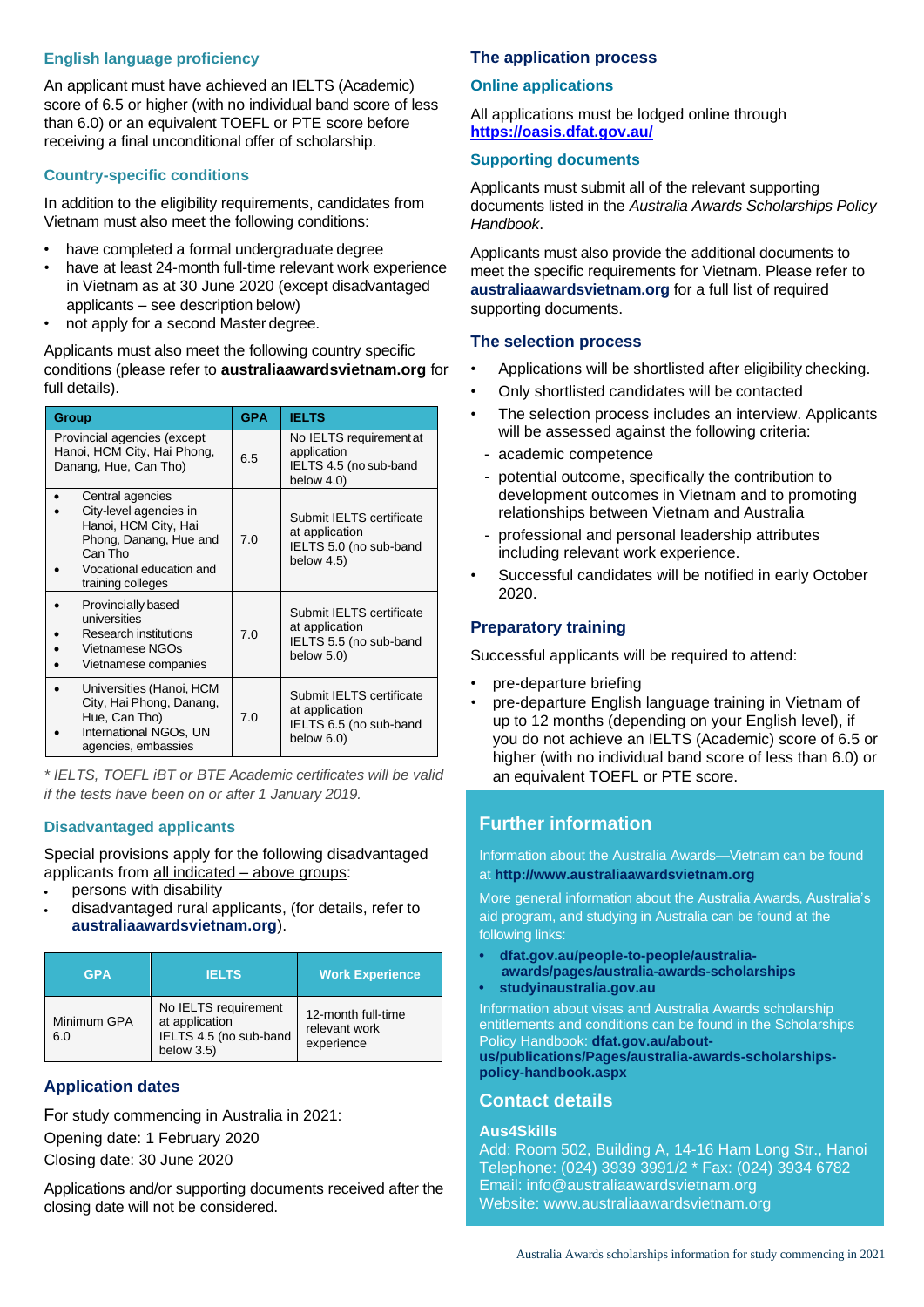

**Australia Awards** Việt Nam

# **Nộp đơn xin Học bổng Chính phủ Australia (AAS)**

### **Nộp đơn xin Học bổng Chính phủ Australia (AAS)**

Australia tiếp tục cam kết hợp tác phát triển với Việt Nam nhằm hỗ trợ phát triển hòa nhập, giảm nghèo và tăng bền vững khu vực.

Học bổng Chính phủ Australia (AAS) là học bổng quốc tế uy tín được Chính phủ Australia trao cho thế hệ các nhà lãnh đạo toàn cầu tương lai trong lĩnh vực phát triển. Thông qua học tập và nghiên cứu, người nhận học bổng sẽ phát triển kiến thức và kỹ năng nhằm tạo sự thay đổi và thiết lập các mối quan hệ hữu nghị lâu dài với Australia.

Các ứng viên sẽ được xét duyệt dựa trên trình độ chuyên môn, năng lực cá nhân, thành tích học tập, và quan trọng nhất là khả năng ảnh hưởng tới những thách thức về phát triển của Việt Nam.

Các ứng viên người khuyết tật, người vùng nông thôn khó khăn và người dân tộc thiểu số được khuyến khích nộp hồ sơ xin học bổng. Học bổng có chính sách hỗ trợ tham gia bình đẳng cho nhóm ứng viên này.

### **Các lĩnh vực học tập ưu tiên**

Các lĩnh vực học tập ưu tiên dành cho ứng viên Việt Nam gồm:

- **Quản trị và phát triển kinh tế** (kinh tế học, cạnh tranh, thương mại quốc tế, chính sách công, quản lý công, quản lý tài chính công, tài chính doanh nghiệp, quản lý doanh nghiệp, luật hòa nhập kinh tế, khởi nghiệp kinh doanh và đổi mới sáng tạo)
- **Cơ sở hạ tầng và Giao thông** (quản lý và tài chính dự án, dự báo giao thông, kỹ thuật giao thông vận tải, biện pháp bảo vệ xã hội và môi trường, quản lý và quy hoạch giao thông đô thị, quy hoạch giao thông tổng thể, hợp tác công tư, kinh tế giao thông, an toàn và kiểm toán đường bộ, quản lý logistics)
- **Nước và Vệ sinh** (quản lý nước, kỹ thuật thủy lợi, chất lượng nước và các hệ thống cung cấp nước, nước và nước thải, quản trị nguồn nước, an toàn nguồn nước, quản lý hạn hán)
- **Giáo dục** (quản lý giáo dục, quản trị tổ chức, quản lý giáo dục nghề nghiệp)
- **Bình đẳng Giới** (giới và phát triển, nghiên cứu về phụ nữ)
- **Nông nghiệp và Phát triển Nông thôn** (kinh tế nông nghiệp, kinh tế học nông nghiệp, phát triển nông thôn, quản lý du lịch bền vững, an toàn vệ sinh thực phẩm)
- **Ổn định Khu vực và Nhân quyền** (an ninh mạng, quản lý công và tội phạm học, công pháp quốc tế, luật nhân quyền quốc tế)
- **Khuyết tật** (công tác xã hội, giáo dục đặc biệt)
- **Biến đổi khí hậu** (giảm thiểu ảnh hưởng thiên tai)
- **Đổi mới sáng tạo** (chuyển giao và thương mại hóa khoa học và công nghệ)

Các ngành học khác (trừ những ngành học không hợp lệ bao



gồmThạc sỹ Quản trị Kinh doanh, Công nghệ thông tin (công nghệ phần cứng, phần mềm), Y khoa, Dược, Truyền thông, báo chí, tuyên truyền) được xem xét dựa trên thành tích cá nhân.

Chính phủ Australia và Việt Nam sẽ đánh giá theo định kỳ và sửa đổi những lĩnh vực học tập ưu tiên của học bổng. Vui lòng xem thông tin chi tiết tại website: **australiaawardsvietnam.org**

#### **Bậc học**

Học bổng trao cơ hội cho công dân Việt Nam được học bậc sau đại học tại một viện, trường đại học tạiAustralia.

Học bổng Chính phủ Australia (AAS) tại Việt Nam năm nay sẽ trao cho các ứng viên học bậc Thạc sỹ nhập học năm 2021 đến từ:

- Cơ quan trung ương (bao gồm cả các tổ chức đoàn thể)
- Cơ quan chính quyền địa phương cấp tỉnh (bao gồm cả các tổ chức đoàn thể)
- Cơ quan chính quyền cấp thành phố (bao gồm cả các tổ chức đoàn thể)
- Trường/Cơ sở giáo dục nghềnghiệp
- Trường đại học
- Viện nghiên cứu (Việt Nam/ Nhànước)
- Công ty Việt Nam
- Tổ chức phi chính phủ Việt Nam/quốc tế, Tổ chức Liên Hợp Quốc, Đại sứ quán

Ứng viên còn có thể học khóa học liên kết ngành Kinh tế học Quốc tế và Phát triển và Thạc sĩ Kinh tế Môi trường và Tài nguyên. Xem chi tiết tại: **australiaawardsvietnam.org**.

### **Quyền lợi Học bổng Chính phủ Australia (AAS)**

Học bổng Chính phủ Australia (AAS) được cấp trong thời gian tối thiểu để người học hoàn thành chương trình học tập do trường đại học Australia yêu cầu, bao gồm thời gian học chuẩn bị, nếu có.

Người nhận học bổng được hưởng những quyền lợi sau:

- vé máy bay khứ hồi
- trợ cấp ổn định ban đầu, cấp một lần khi mới sangAustralia
- toàn bộ tiền học phí
- hỗ trợ sinh hoạt phí
- chương trình học chuẩn bị
- bảo hiểm y tế cho sinh viên quốc tế trong thời gian học
- hỗ trợ học tập bổ sung
- trợ cấp nghiên cứu thực địa (cho sinh viên hệ nghiên cứu; hoặc sinh viên học hệ tập trung, chỉ cấp theo yêu cầu của khóa học).

### **Tiêu chí hợplệ**

Ứng viên Học bổng Chính phủ Australia (AAS) phải đáp ứng toàn bộ yêu cầu về tiêu chí tuyển chọn được nêu trong cuốn Sổ tay Chính sách Học bổng, có thể tải từ đường link **dfat.gov.au/aboutus/publications/Pages/australia-awards-scholarships-policyhandbook.aspx**